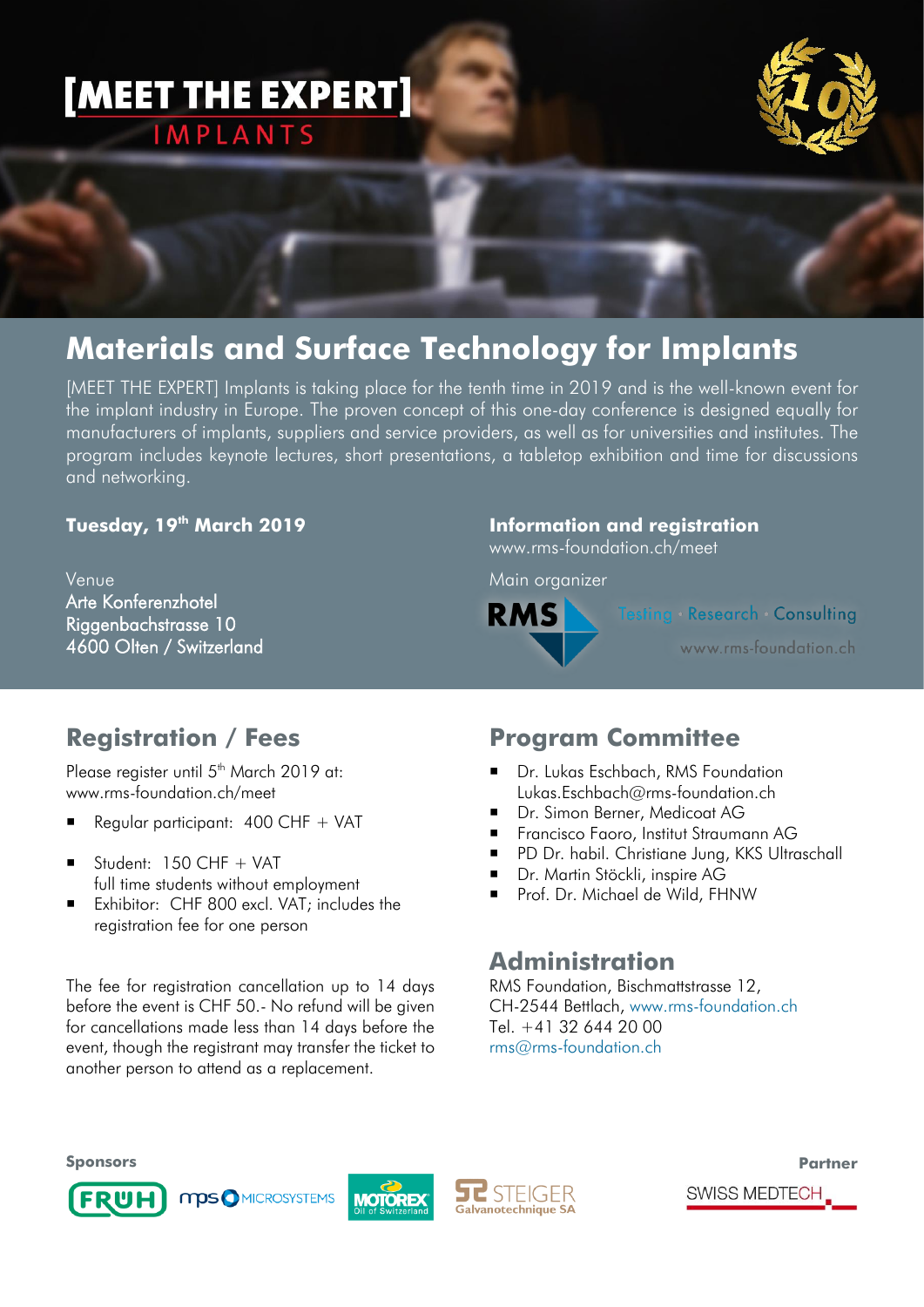# **[MEET THE EXPERT]**

## **Program, Tuesday 19 th March 2019**

| 08:30         | <b>Registration / Welcome Coffee</b>                                                                                                                                                              |
|---------------|---------------------------------------------------------------------------------------------------------------------------------------------------------------------------------------------------|
| 09:00-09:15   | Welcome message                                                                                                                                                                                   |
|               | <b>Session 1: Infections</b><br>Chairperson: Lukas Eschbach                                                                                                                                       |
| 09:15-09:45   | Keynote 1: Dr. Mario Morgenstern, Universitätsspital Basel, Switzerland:<br>The role of biomaterials in prophylaxis and treatment of fracture related infections                                  |
| 09:45-10:30   | Flash Presentations Exhibitors and Posters (1 min. each)                                                                                                                                          |
| $10:30-11:00$ | Break (Exhibition and Poster)                                                                                                                                                                     |
|               | Chairperson: Michael de Wild<br><b>Session 2: Surfaces / Coatings</b>                                                                                                                             |
| 11:00-11:20   | Dr. Cyril Voisard, Medicoat AG, Mägenwil, Switzerland:<br>Porous coating by vacuum plasma spray on ceramics hip resurfacing implants                                                              |
| $11:20-11:40$ | Dr. Agnese Carino, Paul Scherrer Institut, Villigen PSI, Switzerland:<br>Implant surface modification by a controlled biomimetic approach                                                         |
| $11:40-12:00$ | John Disegi, Advanced Biomaterial Consulting LLC, Reading, USA:<br>Development of an Anodized Titanium Implant Film with Antimicrobial Properties                                                 |
| 12:00-12:20   | Jakob Oranskiy, Dento-L-Master, LLC, Moscow, Russia:<br>Protective coating application for individual dental superstructures from CoCr alloys                                                     |
| 12:20-12:40   | Simona Rohrer, RMS Foundation, Bettlach, Switzerland:<br>Characterization of particulate contaminants and its challenges                                                                          |
| 12:40-14:00   | Lunch (Exhibition and Poster)                                                                                                                                                                     |
|               | <b>Session 3: Material Integrity</b><br>Chairperson: Francisco Faoro                                                                                                                              |
| 14:00-14:30   | Keynote 2: Dr Lari Sapoznikov, Basal Implantology Center, Tel Aviv, Israel:<br>Autogenic dentin as ever best grafting material                                                                    |
| 14:30-14:50   | Dr. Jean Geringer, Mines Saint-Etienne, Saint-Etienne, France:<br>Effect of Ti on the wear properties of CoCrMo alloy. Investigation under fretting corrosion                                     |
| $14:50-15:10$ | Dr. Roman Heuberger, RMS Foundation, Bettlach, Switzerland:<br>Particles and Ions Generated in Total Hip Joint Prostheses: In Vitro Wear Test Results of UHMWPE<br>and XLPE Acetabular Components |
| 15:10-15:30   | Antoine Pfeil, ICUBE Laboratory, University of Strasbourg, INSA, Strasbourg, France:<br>Evaluation of gamma irradiation impact on 3D-printed multimaterial polymer                                |
| 15:30-16:00   | Break (Exhibition and Poster)                                                                                                                                                                     |
|               | <b>Session 4: Surface / Quality</b><br>Chairperson: Simon Berner                                                                                                                                  |
| 16:00-16:30   | Keynote 3: Martin Schuler, AO Foundation, Zurich, Switzerland:<br>Surviving the medical device regulation                                                                                         |
| 16:30-16:50   | Dr. Ella Dehghani, Ernst & Young, Zurich, Switzerland:<br>How advancement in surface science and technology will support the challenges of upcoming reg-<br>ulations                              |
| $16:50-17:10$ | Dr Boopathy Dhanapal, Zimmer Biomet, Winterthur, Switzerland:<br>Cleanliness aspects of coated orthopaedic devices                                                                                |
| 17:10-17:30   | Prof. Michael de Wild, FHNW, Muttenz, Switzerland:<br>Holographic identification of titanium implants                                                                                             |
| 17:30-17:45   | Roundup                                                                                                                                                                                           |
| 17:45         | 10 <sup>th</sup> Anniversary Aperitif                                                                                                                                                             |